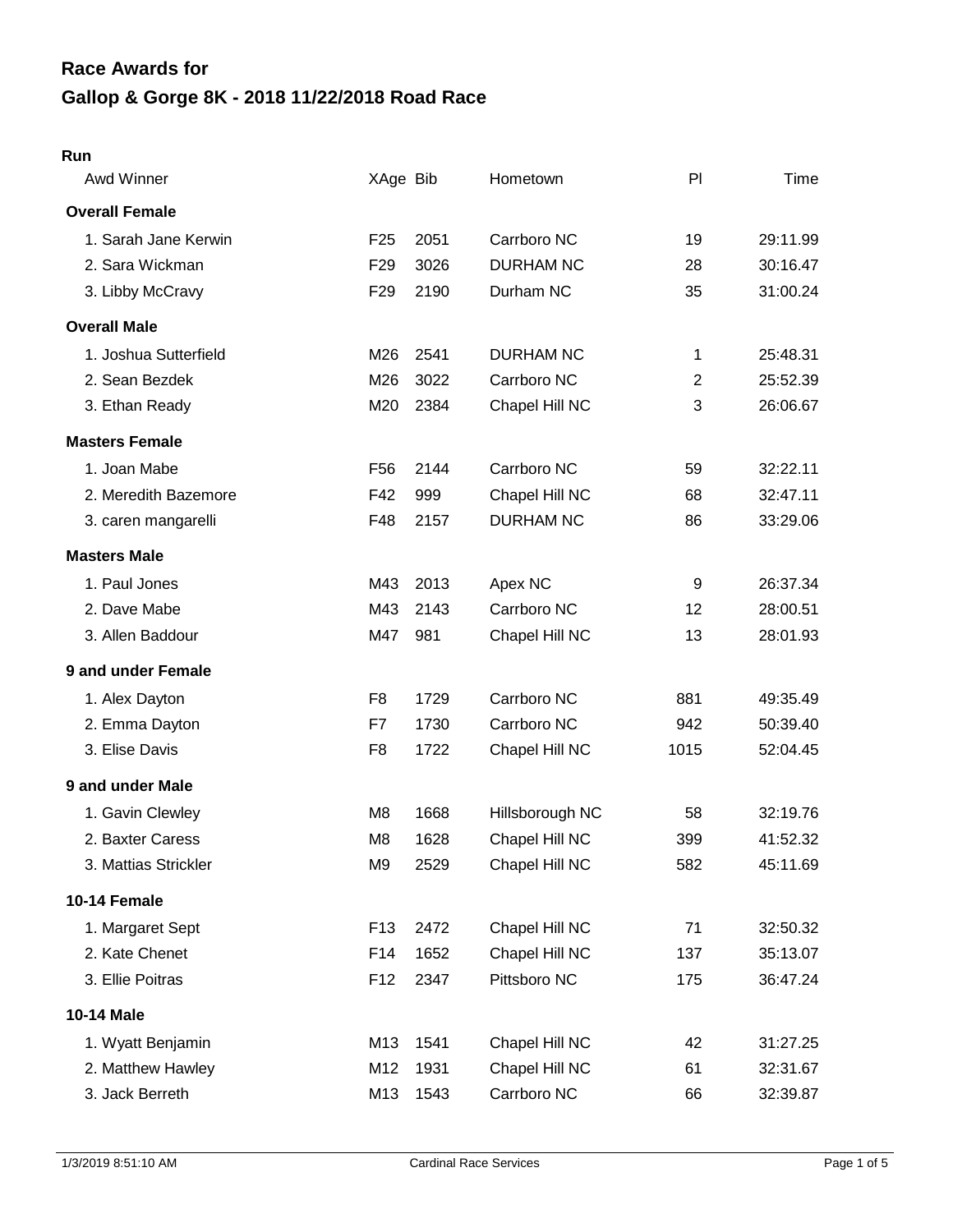### **15-19 Female**

| 1. Angela Ramsdell       | F18             | 2369 |                          | 88             | 33:37.21 |
|--------------------------|-----------------|------|--------------------------|----------------|----------|
| 2. Halden Levin          | F16             | 2101 | Chapel Hill NC           | 109            | 34:14.92 |
| 3. Sydney Runkle         | F <sub>15</sub> | 2436 | Chapel Hill NC           | 114            | 34:32.93 |
| 15-19 Male               |                 |      |                          |                |          |
| 1. Matthew Staehle       | M19             | 2508 | Durham NC                | 17             | 28:55.13 |
| 2. Dalton Graham         | M15             | 1866 | Chapel Hill NC           | 18             | 28:56.23 |
| 3. Heri Ongechi          | M15             | 2950 | Chapel Hill NC           | 20             | 29:25.99 |
| 20-24 Female             |                 |      |                          |                |          |
| 1. Elizabeth Reynolds    | F24             | 2394 |                          | 43             | 31:28.10 |
| 2. Milly Ames            | F <sub>20</sub> | 957  | Chapel Hill NC           | 112            | 34:20.19 |
| 3. Madeline Smith        | F <sub>22</sub> | 2957 | Chapel Hill NC           | 182            | 36:56.64 |
| 20-24 Male               |                 |      |                          |                |          |
| 1. Mike Myers            | M22             | 2278 |                          | 4              | 26:12.56 |
| 2. Andre Hessini         | M23             | 1954 |                          | 5              | 26:19.70 |
| 3. Matthew Goodwin       | M24             | 1856 | <b>DURHAM NC</b>         | 6              | 26:23.14 |
| 25-29 Female             |                 |      |                          |                |          |
| 1. Miranda Wodarski      | F <sub>26</sub> | 2656 | Chapel Hill NC           | 38             | 31:09.15 |
| 2. Hannah Stallkamp      | F <sub>26</sub> | 2852 | Durham NC                | 44             | 31:31.68 |
| 3. Lia Weiner            | F <sub>29</sub> | 2627 | Chapel Hill NC           | 56             | 32:13.97 |
| 25-29 Male               |                 |      |                          |                |          |
| 1. rob arend             | m25             | 970  | Chapel Hill NC           | $\overline{7}$ | 26:31.01 |
| 2. Connor Belson         | M25             | 1532 | Chapel Hill NC           | 10             | 26:46.22 |
| 3. Matthew Jordan-Steele | M25             | 2765 | Durham NC                | 21             | 29:30.11 |
| <b>30-34 Female</b>      |                 |      |                          |                |          |
| 1. Danielle Chu          | F31             | 1661 | Chicago IL               | 69             | 32:47.90 |
| 2. Helen Baddour         | F30             | 2691 | Charlotte NC<br>28209 NC | 70             | 32:49.18 |
| 3. jennifer chu          | f34             | 3149 | Chapel Hill NC           | 91             | 33:41.67 |
| 30-34 Male               |                 |      |                          |                |          |
| 1. Alex Pearson          | M33             | 2331 | Hummelstown PA           | 8              | 26:36.67 |
| 2. Christopher Motta     | M32             | 2265 | Cary NC                  | 16             | 28:49.20 |
| 3. brendan murray        | m30             | 2276 | Durham NC                | 23             | 29:40.97 |
| <b>35-39 Female</b>      |                 |      |                          |                |          |
| 1. Rachel Gibson         | F37             | 1840 | Lutherville MD           | 36             | 31:00.81 |
| 2. Britt Johnson-Broache | F36             | 2012 | Durham NC                | 105            | 34:08.64 |
| 3. Clare Norwood         | F36             | 2303 | Chapel Hill NC           | 106            | 34:09.59 |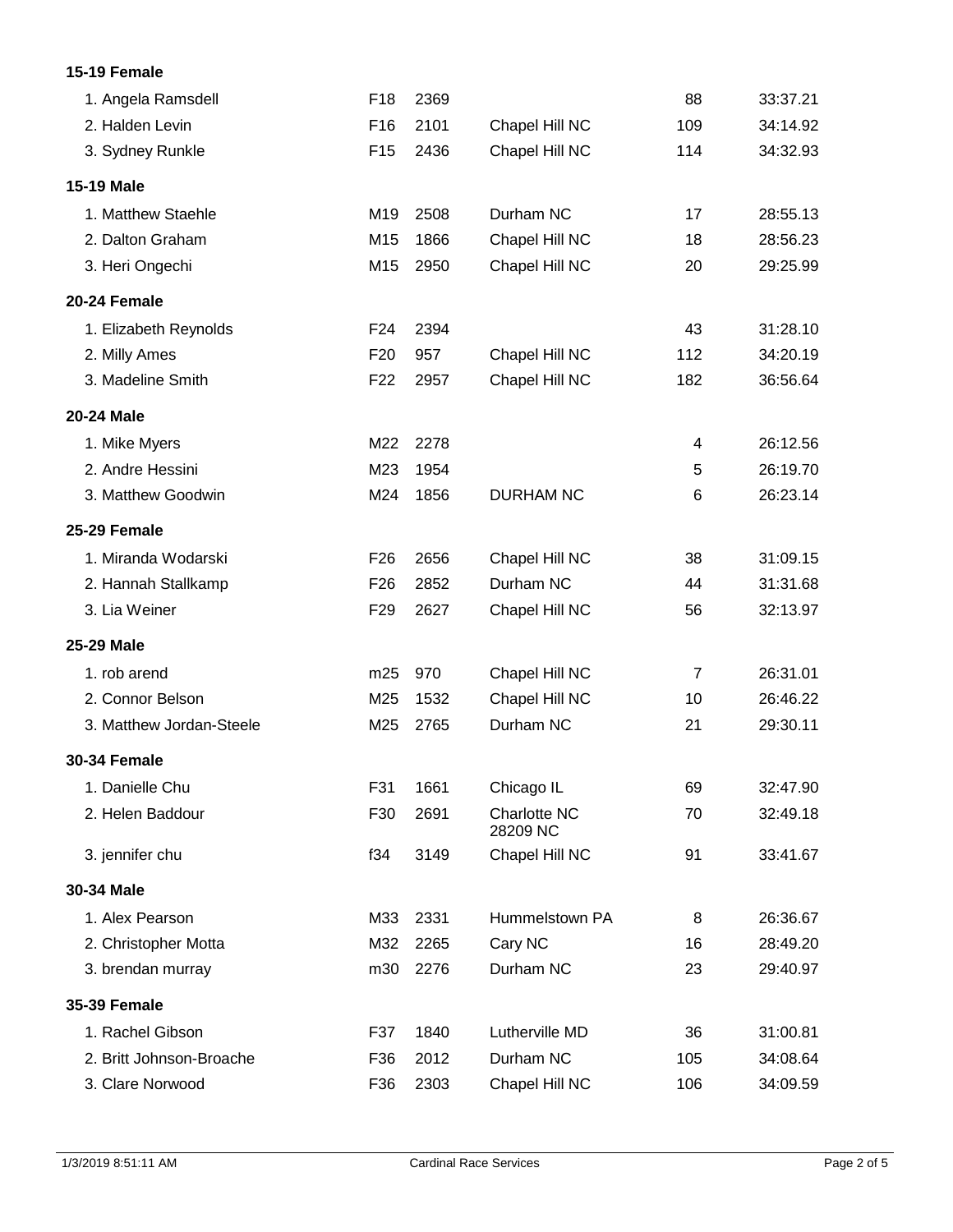### **35-39 Male**

| 1. Gavin Finlay       | M38             | 3206 | <b>DURHAM NC</b> | 11  | 26:57.56 |
|-----------------------|-----------------|------|------------------|-----|----------|
| 2. Billy Askey        | M35             | 2689 | Durham NC        | 22  | 29:35.33 |
| 3. Jonathan Smith     | M36             | 2492 | Carrboro NC      | 31  | 30:40.55 |
| 40-44 Female          |                 |      |                  |     |          |
| 1. Elizabeth Havice   | F41             | 1594 | Carrboro NC      | 99  | 34:05.10 |
| 2. Jen Smart          | F44             | 3175 | Durham NC        | 144 | 35:36.33 |
| 3. Ivy Pointer        | F40             | 3036 | Chapel Hill NC   | 149 | 35:43.54 |
| 40-44 Male            |                 |      |                  |     |          |
| 1. Tim Platts-Mills   | M44             | 2345 | Chapel Hill NC   | 40  | 31:14.47 |
| 2. Thomas Mcconnon    | M44             | 2979 | New York NY      | 49  | 31:48.16 |
| 3. Michael Bulleri    | M41             | 3083 | Chapel Hill NC   | 51  | 31:50.94 |
| 45-49 Female          |                 |      |                  |     |          |
| 1. Diane Hessini      | F49             | 1956 |                  | 118 | 34:41.50 |
| 2. Jennifer Goldstein | F47             | 3146 | Carrboro NC      | 120 | 34:47.75 |
| 3. sarah foster       | f46             | 1816 | Chapel Hill NC   | 123 | 34:49.87 |
| 45-49 Male            |                 |      |                  |     |          |
| 1. Robert Benjamin    | M49             | 1539 | Chapel Hill NC   | 14  | 28:08.34 |
| 2. Thad Tremaine      | M47             | 2866 | Chapel Hill NC   | 39  | 31:10.52 |
| 3. Marc Desormeau     | M48             | 1743 | Chapel Hill NC   | 50  | 31:49.34 |
| <b>50-54 Female</b>   |                 |      |                  |     |          |
| 1. Sonia Thomas       | F <sub>52</sub> | 2555 | Chapel Hill NC   | 231 | 38:21.29 |
| 2. Cyndy Weeks        | F <sub>54</sub> | 2625 | Carrboro NC      | 238 | 38:35.51 |
| 3. Liz Gualtieri-Reed | F <sub>50</sub> | 1882 | Chapel Hill NC   | 386 | 41:39.58 |
| 50-54 Male            |                 |      |                  |     |          |
| 1. Frank Pitts        | M53             | 3070 | Chapel Hill NC   | 37  | 31:04.25 |
| 2. Phil Oldham        | M50             | 3189 |                  | 54  | 32:09.40 |
| 3. Patrick McGahan    | M54             | 2192 | Chapel Hill NC   | 67  | 32:45.88 |
| <b>55-59 Female</b>   |                 |      |                  |     |          |
| 1. Kristin Allyne     | F <sub>58</sub> | 2688 | Chapel Hill NC   | 172 | 36:34.25 |
| 2. Kathy Matera       | F <sub>55</sub> | 2180 | Chapel Hill NC   | 271 | 39:05.48 |
| 3. Jane Harwell       | F <sub>55</sub> | 1925 | Carrboro NC      | 404 | 42:02.05 |
| 55-59 Male            |                 |      |                  |     |          |
| 1. Gary Slade         | M59             | 2489 | Chapel Hill NC   | 76  | 33:05.91 |
| 2. Ted LaMay          | M58             | 2079 | Chapel Hill NC   | 81  | 33:21.88 |
| 3. David Meyer        | M55             | 2227 | <b>DURHAM NC</b> | 96  | 33:58.29 |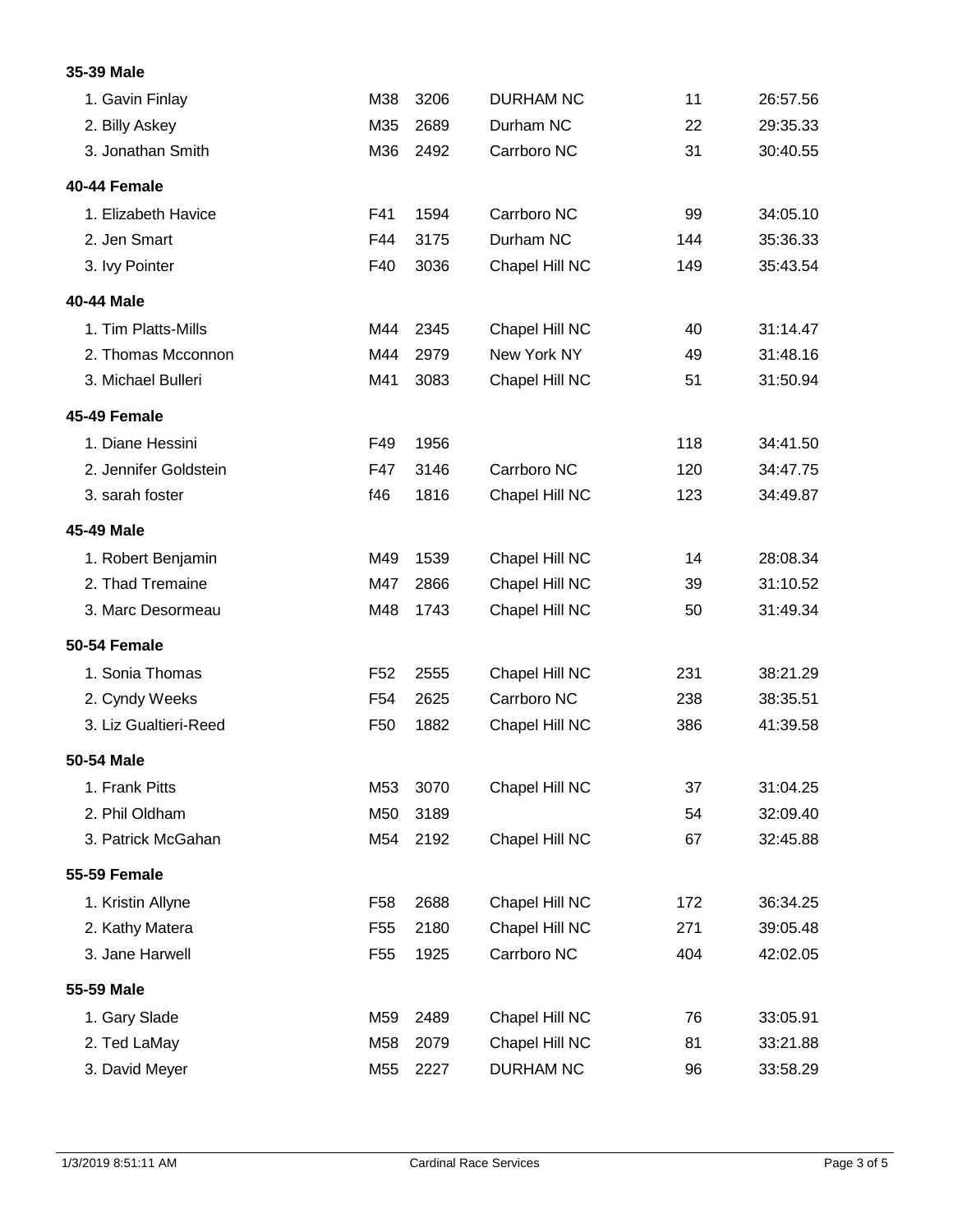### **60-64 Female**

| 1. Joanne Gardner                      | F64             | 1834 | Chapel Hill NC                  | 295  | 39:47.01    |
|----------------------------------------|-----------------|------|---------------------------------|------|-------------|
| 2. kathy merritt                       | F64             | 2219 | <b>DURHAM NC</b>                | 330  | 40:32.61    |
| 3. Barbara Campbell                    | F61             | 2891 | Carrboro NC                     | 331  | 40:33.39    |
| 60-64 Male                             |                 |      |                                 |      |             |
| 1. Owen Astrachan                      | M62             | 975  | Chapel Hill NC                  | 200  | 37:24.76    |
| 2. Randy Kauftheil                     | M60             | 2036 | Chapel Hill NC                  | 272  | 39:05.98    |
| 3. Michael Matti                       | M61             | 2185 | Durham NC                       | 294  | 39:44.42    |
| 65-69 Female                           |                 |      |                                 |      |             |
| 1. Shelly Bloom                        | F65             | 2698 | Durham NC                       | 413  | 42:17.29    |
| 2. susan wolf                          | f66             | 2659 | Chapel Hill NC                  | 1162 | 55:15.47    |
| 3. Joan Boone                          | F66             | 1567 | <b>Efland NC</b>                | 1180 | 55:42.86    |
| 65-69 Male                             |                 |      |                                 |      |             |
| 1. James Pendergraph                   | M66             | 2333 | Hillsborough NC                 | 110  | 34:17.16    |
| 2. John Northen                        | M68             | 2301 | Chapel Hill NC                  | 316  | 40:08.70    |
| 3. Goofus Wilks                        | M66             | 2991 | Hillsborough NC                 | 533  | 44:23.71    |
| <b>75 and Above Female</b>             |                 |      |                                 |      |             |
| 1. Sharon Roggenbuck                   | F80             | 2410 | Hillsborough NC                 | 1432 | 01:07:45.47 |
| 2. Maureen Mainil                      | F78             | 2153 | <b>WAKE FOREST</b><br><b>NC</b> | 1562 | 01:23:14.59 |
| 3. Unassigned - 2 Eligible Registrants |                 |      |                                 |      |             |
| <b>75 and Above Male</b>               |                 |      |                                 |      |             |
| 1. Jerry Surh                          | M79             | 2539 | Carrboro NC                     | 1154 | 55:08.53    |
| 2. David Svendsgaard                   | M80             | 2859 | Chapel Hill NC                  | 1429 | 01:07:19.86 |
| 3. Mike Cook                           | M76             | 1692 | Carrboro NC                     | 1439 | 01:08:18.08 |
| 70-74 Female                           |                 |      |                                 |      |             |
| 1. Sheelagh Anderson                   | F71             | 959  | Carrboro NC                     | 1059 | 53:08.69    |
| 2. Cecile Skrzynia                     | F71             | 2488 | Chapel Hill NC                  | 1240 | 57:43.69    |
| 3. Marion Haywood                      | F71             | 1933 | Chapel Hill NC                  | 1400 | 01:05:08.50 |
| 70-74 Male                             |                 |      |                                 |      |             |
| 1. Paul Bloom                          | M71             | 2697 | Durham NC                       | 458  | 42:58.89    |
| 2. Tom Griffin                         | M73             | 1878 | Cary NC                         | 500  | 43:50.22    |
| 3. james paisner                       | M70             | 2321 | Carrboro NC                     | 647  | 46:08.65    |
| Athena                                 |                 |      |                                 |      |             |
| 1. Allison Fox                         | F <sub>26</sub> | 1817 | Charlotte NC                    | 463  | 43:03.34    |
| 2. Liz Barber                          | F37             | 990  | Chapel Hill NC                  | 566  | 44:57.26    |
| 3. Laura Wessell                       | F <sub>50</sub> | 2631 | Hillsborough NC                 | 678  | 46:36.15    |